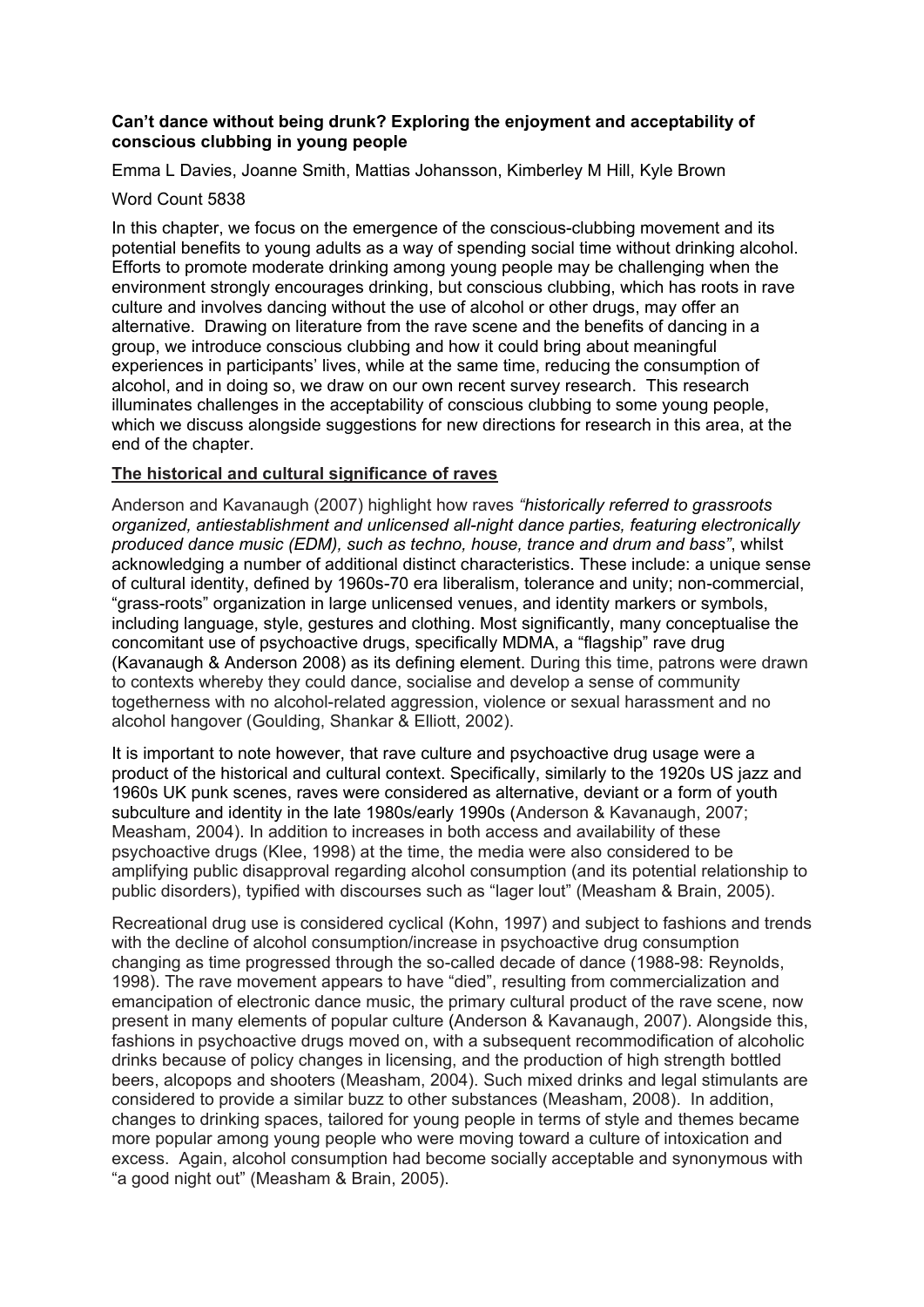After the mid-2000s (considered by some as 'peak booze') drinking patterns began to change, and at the time of writing it appears young people's drinking is in decline (Ng Fat, Shelton, & Cable, 2018). However, those that do drink still consume alcohol in large quantities, often with the intention of getting drunk, and this pattern of drinking is particularly prevalent among university students, many of whom drink at hazardous levels (Davoren, Demant, Shiely, & Perry, 2016). Young people are generally aware of the risks associated with excessive alcohol consumption, but because they see drinking as a pleasurable part of their social lives, they discount information about these risks (Hutton, 2012). Existing health campaigns tend to focus on encouraging individuals to reduce their alcohol consumption, without replacing the lost social pleasures. The ubiquity of alcohol in social occasions means that individuals who chose not to drink can feel stigmatised, and may adopt strategies including pretending to drink when socialising with friends (Conroy & de Visser, 2014).

Not only the social pressures, but the environment itself, within public houses, bars and nightclub settings, may impact on an individual's ability to regulate their alcohol consumption within these contexts due to the strong associative cues, which prompt drinking in these places (Qureshi, Monk, & Li, 2015). New approaches to understand such features of the both the social and the physical environment may be more effective than putting the focus on individual behaviour change, by limiting opportunities for risky consumption (Hill, Foxcroft, & Pilling, 2018). Here, qualitative research has illuminated the complex interplay between individual and social contexts including the rhetorical dynamics involved in negotiating drink offers as someone not drinking during a social situation (Conroy & de Visser, 2014; Piacentini, Chatzidakis, & Banister, 2012).

Current health campaigns also fail to account for varieties in 'drinking practices' –the different ways that alcohol is consumed. For example, for students, pre-drinking at home may occur prior to entering a nightclub with friends but may not occur prior to a meal with family. Thus, drinking behaviours belong in broader domains of social practice transmitted through 'performances' (Blue, Shove, Carmona, & Kelly, 2016). Elements of student drinking, the materials (e.g. bars attended), meanings (e.g. expectations and social pressure), and competencies (e.g. knowing what and how much to drink) are performed over time contribute to a shared understanding of these social practices (Supski, Lindsay, & Tanner, 2017). These elements are related, each shaping the others and contributing to the transmission of drinking practices to new students when they start (and even before they start) university (Supski et al., 2017). The implication of understanding drinking in this much broader way is that rather than solely targeting individuals, health campaigns also need to focus on disrupting these materials, challenging meanings, and instilling new competencies. For example, removing alcohol from events could change the bar environment, expectations about events, and the type of knowledge needed at such events.

However, currently, options for young people at university who chose not to drink, or who want to reduce their consumption are limited. Some focus on promoting participation in sports, but team sport players at university are often consider a high-risk drinking group (Zhou, Heim, & O'Brien, 2015). In the United States researchers examined the effectiveness of late night alcohol free events at a college, such as films and board games, and found decreased consumption and binge drinking in individuals who attended more frequently over the course of their four years at university (Layland, Calhoun, Russell, & Maggs, 2018). However, students may not wish to be excluded from music and dancing events, simply because they chose not to drink, which is why we focus here on the possibilities of conscious clubbing.

#### **Conscious clubbing**

Perhaps in line with decreases in drinking in some groups of the population, alcohol-free organisations and events have increased in recent years. For example, Club Soda, founded in 2015, is an organisation that encourages mindful drinking, and aims to ensure that non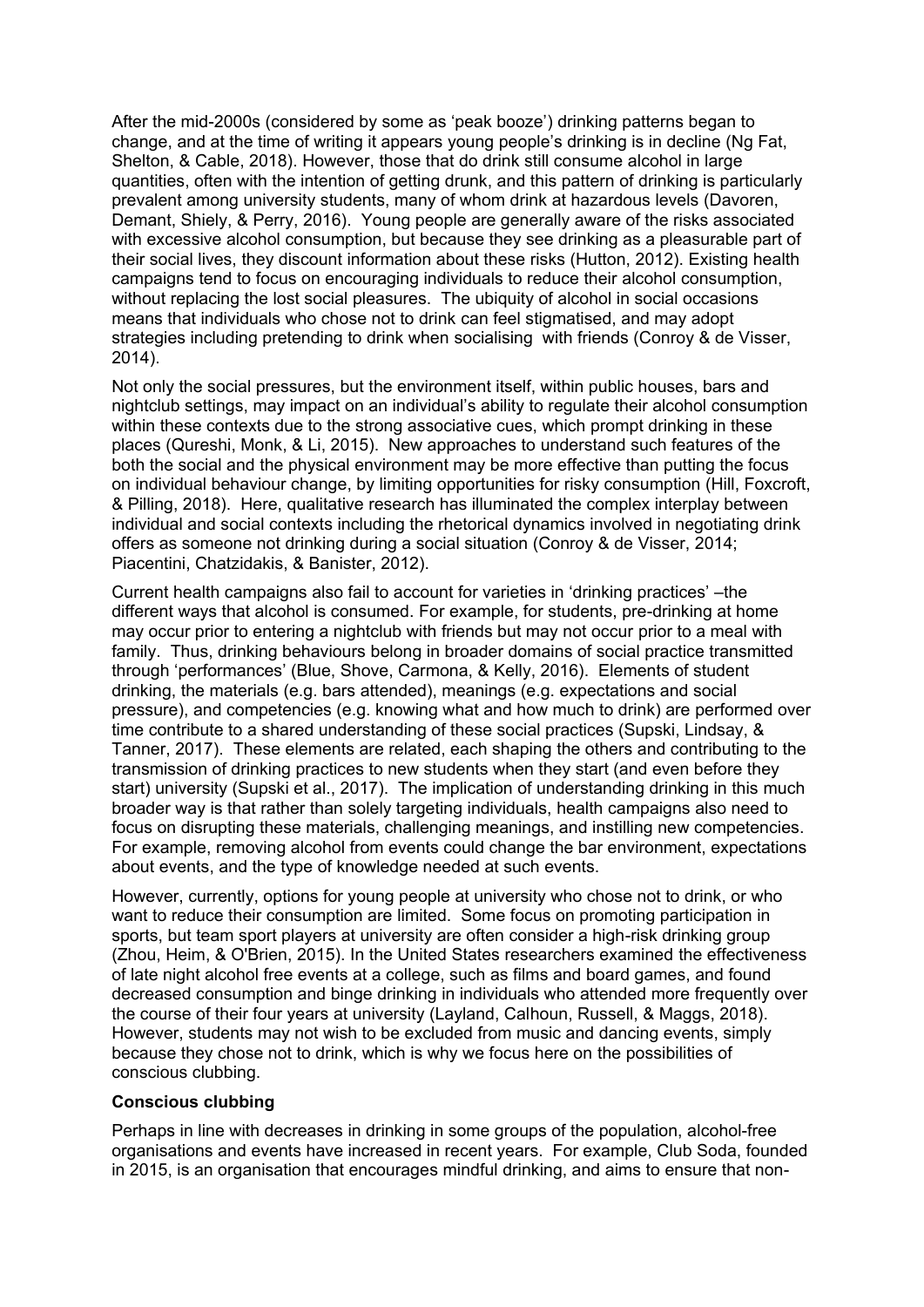drinking is as socially acceptable as drinking. Additionally, there has been a rise in alcoholfree festivals, such as Buddhafield Festival and alcohol-free events, which focus on dancing and movement, (e.g., Wild Chocolate Club). There are also a growing number of online movements, such as 'Hello Sunday Morning' and 'Soberistas', offering support and an accessible community of other individuals.

Our focus here is on those alcohol-free events that involve music and dancing, often described as 'sober raves' or 'conscious clubbing' events. The term 'conscious clubbing' serves to show that this kind of event is an alternative to clubs and festivals where alcohol and other drugs are commonly used, instead, these events place emphasis on playing music alongside other forms of energising entertainment, such as yoga classes and massage. One example is Morning Gloryville, considered to be one of the pioneering alcohol-free clubbing events, which at the time of writing has operated in 14 different counties (including UK, Spain, Netherlands, Australia and Japan) and has attracted many popular mainstream music artists.

Aspects of the modern day conscious-clubbing phenomena have clear similarities to dance cultures rave scene of the 1980s, and the 'conscious-partying' movement of the 1990s (Beck & Lynch, 2009). Such conscious-partying events included creative opportunities for cultural, political, and spiritual transformation, alongside music and dancing in contrast to what its proponents viewed as the over-commercialisation of the dance scene (Beck & Lynch, 2009). They can be viewed as a counter cultural movement away from current alcohol consumption norms, characterised by alternative beverage selections, with electronic dance music and "under-ground" grass-roots style organisation, as key staples of many of these events. Conscious clubbing could be a response to strong public health discourses regarding the harmful nature of excessive alcohol consumption, and a reduction in youth drinking (Ng Fat, Shelton, & Cabel, 2018). Research into people's experiences of these events is limited at present, however, the act of dancing comes with many interpersonal and psychological pleasures, which is reason to hypothesise that conscious clubbing can extend positive benefits to those who participate, in additional to added health benefits of reducing drinking.

### **The pleasures and benefits of dancing and connecting with others through dance**

Throughout history, people have gathered in groups for rituals, festivals, events, carnivals to listen to music and dance (Christensen, Cela-Conde, & Gomila, 2017). Whilst attending these gatherings, individuals may momentarily 'lose' themselves in the collective group experience (Ehrenreich, 2006). The anthropologist Victor Turner called these gatherings communitas (1969) and stressed their importance for human health and wellbeing. In communitas, people connect, social structures are disbanded temporarily, and through dancing, individuals may experience joy, healing, and bonding with others (Salamone, 2004). When the gathering is over, people return to normal life and its social structures, rules and order, but feel revitalized through new experiences of joy, connection and meaning. Researchers like Haidt, acknowledged this phenomenon, and referred to it as the hive-hypothesis, in which people feel that they lose themselves and reach peak levels of human growth by becoming part of a wider social movement (Haidt, Patrick Seder, & Kesebir, 2008).

Reviews of the literature and empirical studies show that dancing may promote a number of health-related beneficial outcomes including improving mood, self-concept, body image, and wellbeing, and reducing symptoms of anxiety and depression (Connolly, Quin, & Redding, 2011). EDM participants also express deep reasons for engaging in these events, such as identity formation and change, a deeper sense of belonging in this world as well as transcendence and flow experiences (Goulding, et al, 2002). Self-expression and identity are further expressed for these individuals in pre-event rituals and associated clothing. As mainstream culture has become individualized and less focused on communities, tradition and rituals, there are fewer opportunities for people to be connected to others, without some larger and more corporate purpose (Giddens, 1991). Dance music events may offer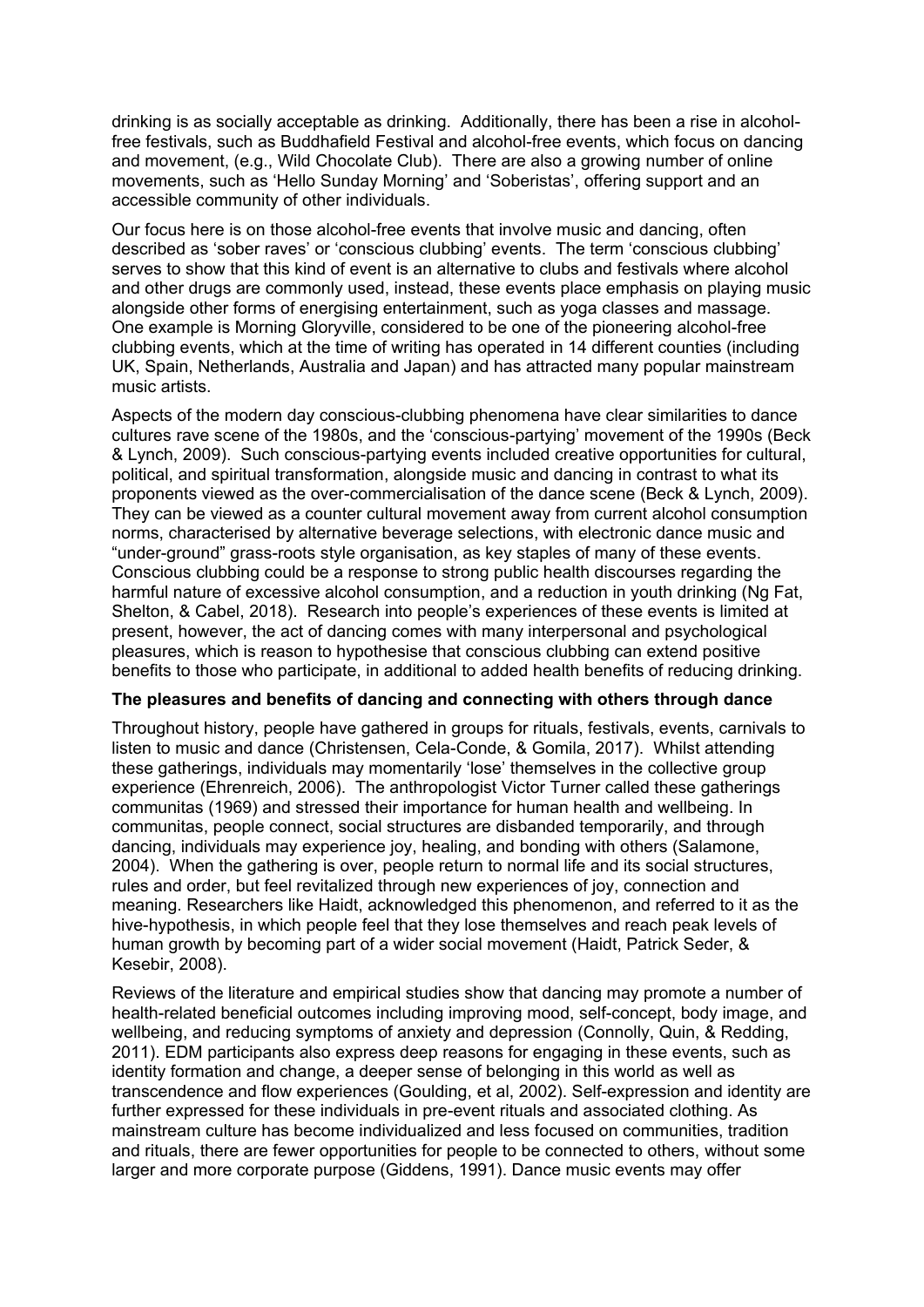opportunities for inter-personal connections, and the participant may interact with the special characteristics of the music together with other dancers as part of a pleasurable, intersubjectively embodied experience (Solberg & Jensenius, 2016).

Dancing and being part of groups at festivals where one may lose oneself into a bigger group are beneficial in many ways for creating a sense of community and belonging (St John, 2006). Dance events such as Morning Gloryville and others, share similar characteristics found at festivals, EDM culture events and raves without adding alcohol and other drugs. Dressing up and other festival characteristics are part of preparing for the communita and getting into a suitable mood. They cement the notion of letting go of the structure of society and getting into a temporary state where the participants can have fun, take on temporary new identities, explore and express themselves (Goulding, et al, 2002). It is these potential positive benefits, alongside the presumed absence of alcohol and other drugs that we sought to explore experiences of conscious clubbing. Specifically, we sought to examine; a) whether acceptability of and attitudes towards conscious clubbing events were associated with alcohol consumption, social connectedness and life satisfaction in addition to, b) people's rationale for choosing (or not choosing) to attend such events and c) personal experiences of attending them.

### **Survey methods**

### Method

Using a cross sectional survey design, UK university students were recruited into an online survey presented in Qualtrics software through research participation schemes and social media. Individuals were incentivised to take part by the opportunity to enter a prize draw to win an iPad. The survey took 15 minutes to complete and received ethical approval from Birmingham City University.

### **Measures**

The Alcohol Use Disorders Identification Test (AUDIT) (Babor, Higgins-Biddle, Saunders, & Monteiro, 2001) was used as a self-report indicator of potentially hazardous consumption levels (10 items; α=.81). The revised Social Connectedness Questionnaire (Lee & Robbins, 1995) was incorporated to assess the degree to which individuals feel connected to others in their social environment (8 items;  $α = .96$ ). The Satisfaction with Life Scale (Diener, Emmons, Larsen, & Griffin, 1985) was incorporated to assess beliefs about satisfaction with one's life (5 items;  $\alpha$  = .88).

As part of the process to assess attitudes towards conscious clubbing events, participants were shown a video of a Morning Gloryville event

[\(https://www.youtube.com/watch?v=OeMScv8er5Y\)](https://www.youtube.com/watch?v=OeMScv8er5Y) and were asked their views about it. Attitudes were assessed in a similar manner to previous studies of attitudes towards consumption of alcohol-free drinks and binge drinking (Norman, 2011). The following phrase was used: "I think alcohol events like these seem..." (4 items;  $\alpha$  = .85). Acceptability of the introduction of conscious clubbing events was assessed using an index adapted from Petrescu et al. (2016). The question read: "Your university is going to introduce an alcoholfree social event, like the one in the video, in fresher's week instead of a traditional club night involving alcohol consumption." Acceptability was then assessed on a 7-point (1-7) scale, using the following two items: "Do you support or oppose this policy?" and "How acceptable do you find this policy?" (2 items; α = .74).

A number of closed and open answer questions were then presented to explore participants' experiences of conscious clubbing. They were firstly asked whether they have previously attended "an alcohol-free social event that involved music such as a sober rave, conscious clubbing event or similar". Individuals who had attended were further questioned about their reasons for attending, followed by their experiences, both of which involved open-ended responses. Individuals yet to attend a conscious clubbing event were asked whether they have heard of such an event before, with those responding in the affirmative asked to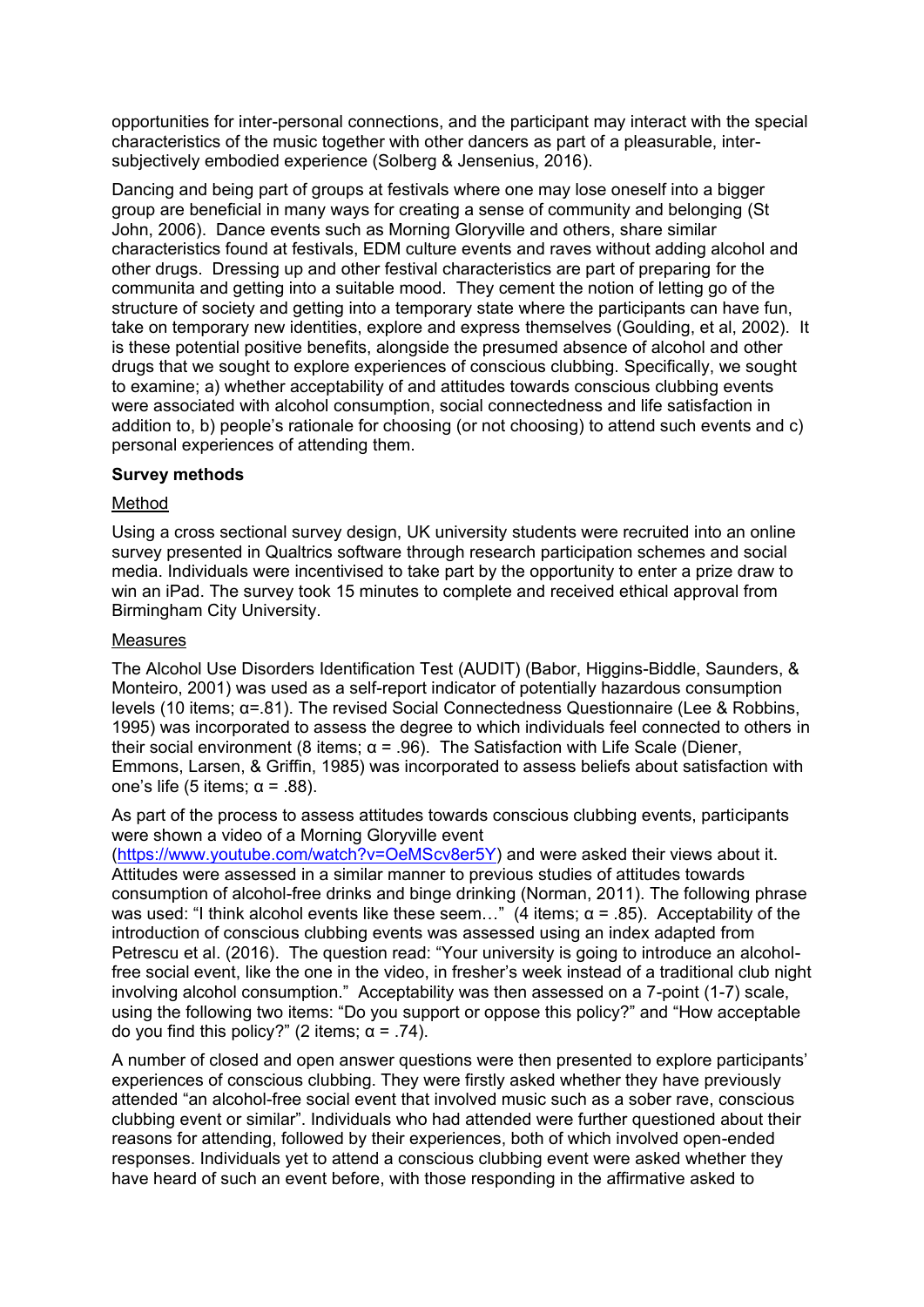indicate why they chose not to attend (open-ended response). General demographic data (Age, gender, ethnicity) were also measured.

# Analytic approach

Pearson correlation coefficients were calculated to assess the association between AUDIT scores, social connectedness, life satisfaction, acceptability and attitudes towards conscious clubbing. Open-ended questions were analysed using content analysis following the steps outlined by Treadwell (2013). These steps involved defining the unit of analysis as each individual response and subsequently, a coding scheme was developed using the participants' words as a starting point and this was applied to the data set. ELD initially generated the coding scheme and this was checked and further developed by MJ. All other authors checked and agreed with the final coding scheme. Content analysis was used to identify frequently mentioned topics within the open-ended questions. The most frequently identified codes for each of the three questions are presented below, alongside some illustrative quotes from the participants. First, we present the answers for those participants who had previous attended a conscious clubbing event, and then we present the answers from those who had not.

## **Results**

The sample included 236 students, the majority of whom were female (82%), current drinkers (87%) and of white European ethnicity (70%) with an average age of 19 years. From our sample, 39 individuals (16%) specified that they have previously attended a conscious clubbing event, the majority of whom  $(N = 23)$  attended between two and five times. Of the 197 who have yet to attend an event, 47 respondents (20%) indicated that they had heard of these events (or similar). Highlights of the whole-sample correlational results (Table 1) revealed that individuals who consume more alcohol view conscious clubbing less favourably, while both AUDIT scores and attitudes towards conscious clubbing were unrelated to social connectedness or life satisfaction scores.

#### <insert Table 1 here>

## **Previous attenders: Reasons for attending conscious clubbing events (N = 39)**

For individuals who had previously experienced a sober rave, the most commonly coded reasoning for their attendance was related to having fun without alcohol (N=14). Others talked about the negative effects of alcohol on a night out:

[I'm] Interested in having fun with friends without making stupid decisions and losing memory (Man, 20)

The second most common code was about connecting with people (N=13). Some discussed the importance of the social aspects, such as meeting likeminded people, or making new friends, while others talked about making more 'genuine' connections than were possible when drinking alcohol:

Normally I would drink during events like these however it is nice to relax and just socialise sober instead (Man, 20)

Four participants discussed how they enjoyed the feeling of dancing to music without being drunk, while others talked about attending the events specifically for the music:

Because for me, alcohol is not essential to have a good time and to dance. Dance music is something I'm passionate about, especially with friends (Woman, 20)

There was specific mention of not liking to be around drunk people by three participants:

Because I don't like the way people behave after alcohol consumption. I feel safer if there is no alcohol consumption near me (Woman, 22)

Other less frequently mentioned reasons were about being an alcoholic, trying something new, and feeling safer at such events. The mention of safety chimes with people's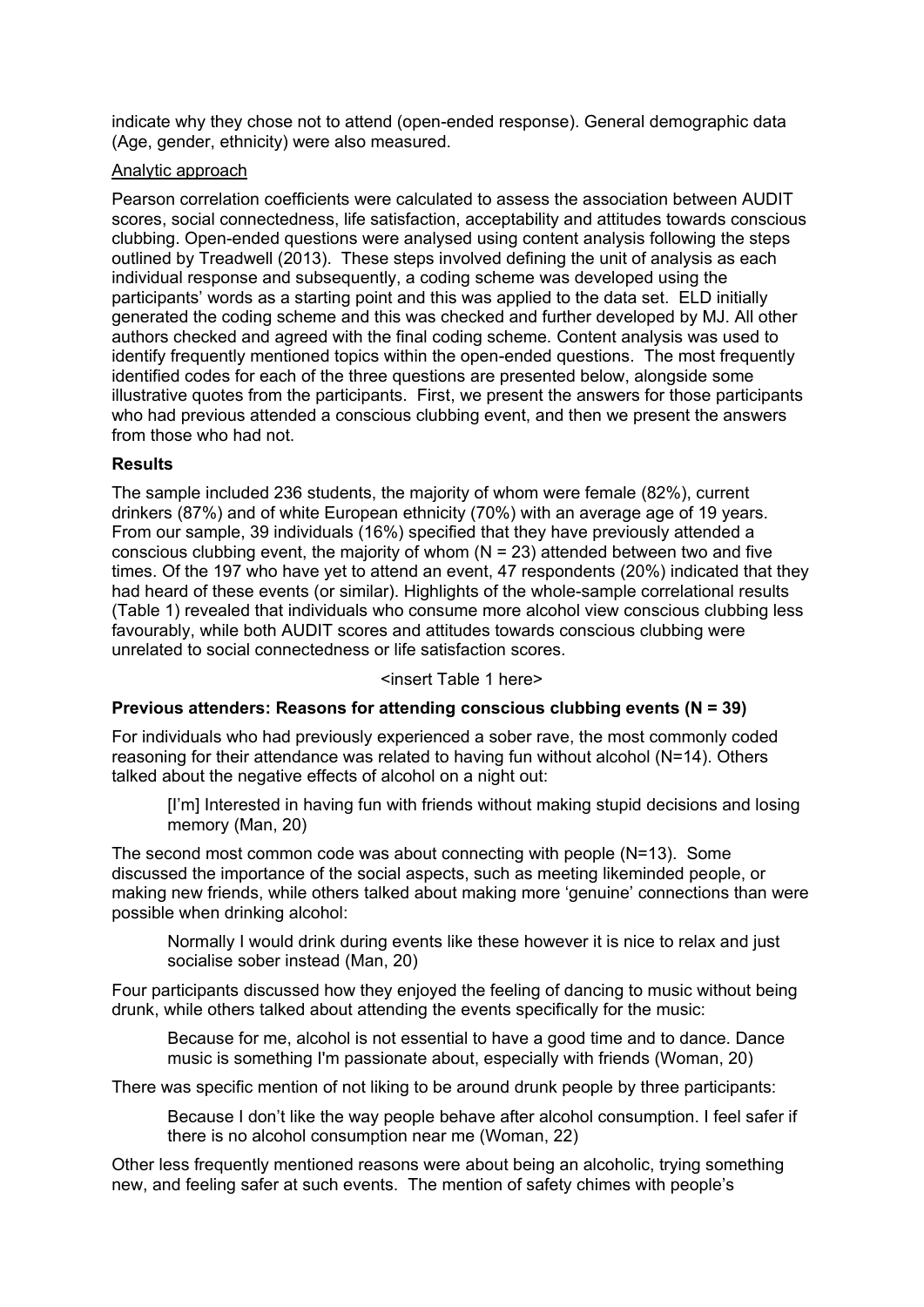experiences at rave events, reported to feel welcoming and safe spaces for participants (Goulding et al, 2002).

### **Previous attenders: Experiences at conscious clubbing events (N = 39)**

The most common code in relation to people's experiences at events were related to the events being fun and joyful (N=16).

It was fun, due to not consuming alcohol I was far more aware of what I was doing but as everyone there was the same it meant there was still a carefree environment (Man, 18)

In my experience they can be great fun, sometimes you can feel just as energized as if you were drinking but the good times and memories aren't ruined by drunken incidents and hangovers (Woman, 19).

The above accounts illustrate the fun had during the event, and how the positive experiences are continued the next day, due to a lack of hangover. The second most commonly coded experience was the importance of connecting and being comfortable with people (N=6):

When I connect to myself, to others and to the music while I'm dancing I feel alive, I feel in my element, I feel to be me. Expressing myself in this way of dancing feels very authentic (Gender and age not supplied)

People also discussed other positive feelings (N=5), such as "letting loose" in "a carefree environment" and people being happier compared to traditional raves. Other common codes were related to the events being relaxed, friendly, connecting with the self and listening to good music.

The positive experiences reported by those participants who had attended a consciousclubbing event demonstrate some of the potential benefits that could be experienced and highlight that these may be important selling points when trying to encourage young people who have not attended to give it a try. The importance of a positive and energized environment where freedom of expression was welcomed and encouraged seemed central to our participants' experiences. Alongside connecting with other attendees, some expressed the notion of connecting with themselves in an authentic manner, which chimes with other research suggesting that student non-drinkers chose not to drink in order to retain authenticity of the self, and one's higher order functions (Conroy & de Visser, 2015).

#### **Non-attenders: Reasons for not attending conscious clubbing events (N = 49)**

The most commonly coded reason for not attending a conscious clubbing event was related to people saying that they felt it was not for them  $(N= 14)$ . For some, this was because the event was not appealing due to early mornings, or that they were simply not interested. Other participants said that they enjoyed drinking when they went clubbing.

Not interested in sober events, seems to defeat the purpose (Man, 20).

These kinds of responses reveal that some people may be resistant to attending a conscious clubbing event, as it breaks the normative assumptions about drinking. The second most commonly coded reason for not attending was that there was no opportunity to do so (N=9).

I wouldn't of minding going to those events but most good clubs or raves offer alcohol. I just never have a reason not to drink (Woman, 21)

People also said that they thought the event would not be fun as they could not dance without alcohol (N=8).

I like to drink and dance because I feel less conscious that way (Woman, 20)

In order to dance properly and have a good time I feel like I need to be a bit more outgoing and less self-conscious. Which is why I drink before a night out (Man, 20)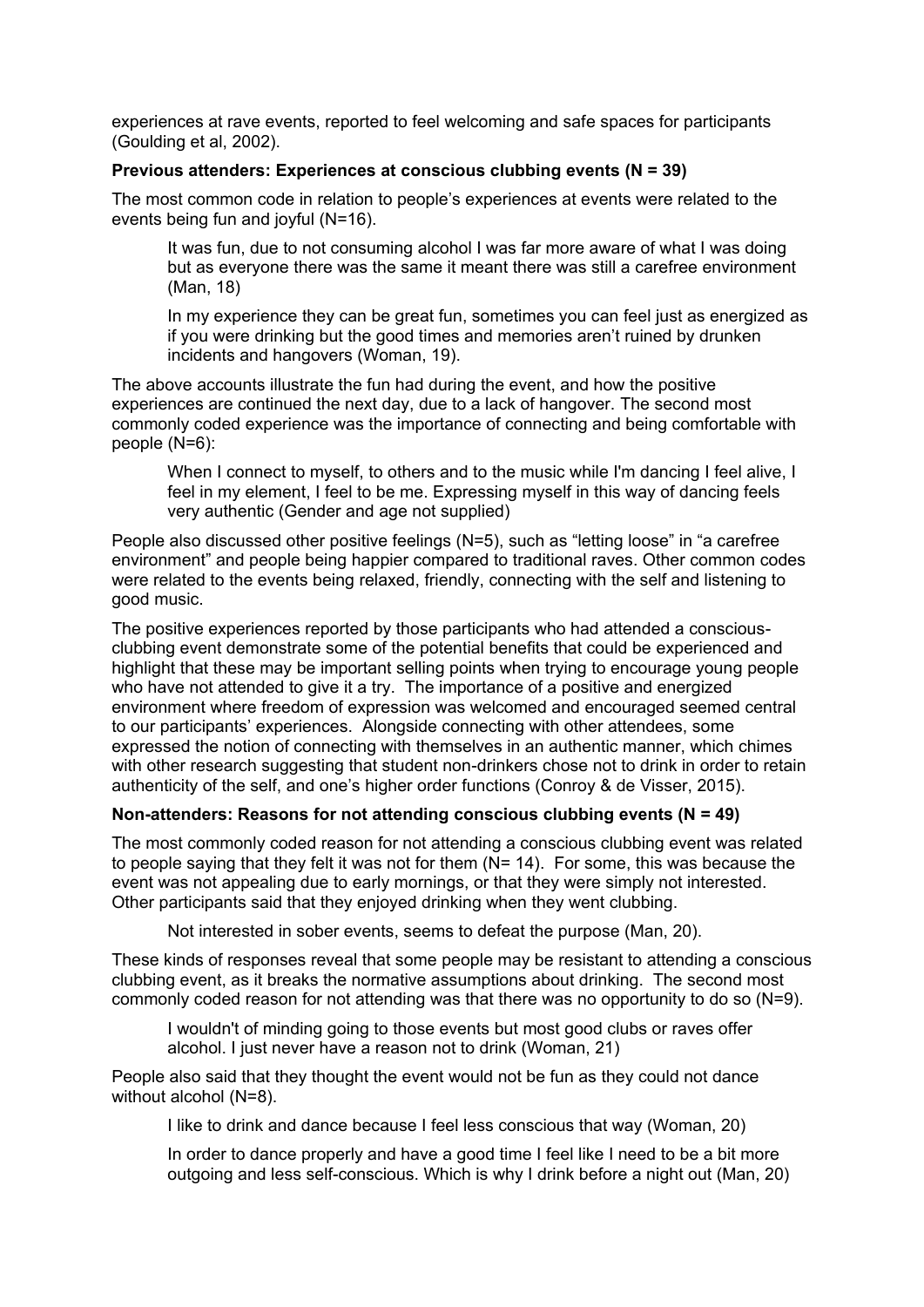Other less commonly coded reasons included that friends would not want to attend this type of event.

# **Survey Discussion**

In our study, young people who had positive attitudes toward conscious clubbing had higher levels of acceptability of such events, which in turn, related to life satisfaction and connectedness. Young people with high AUDIT scores had negative attitudes towards conscious clubbing, which may suggest that it does not appeal to those who drink more.

Although only small numbers of our participants had previously attended a conscious clubbing event, their reasons for doing so were about having fun without alcohol and connecting with others. However, some non-attenders specifically discussed the lack of alcohol. Of further interest is the perceived need for alcohol in order to be able to dance and not feel self-conscious. For those young people who enjoyed having fun without alcohol, the conscious-clubbing experience may be set apart from their experience of drinking and dancing, where alcohol is used to lower one's inhibitions and impose less control on the self, albeit often in a controlled fashion (Measham, 2004). Drinkers often have to monitor their feelings when drinking, balancing the desire to reach their ideal state of intoxication, which allows them to dance and socialise, while staying clear of their 'danger zone' (Zajdow & MacLean, 2014). This involves a continuous monitoring of the embodied experience of intoxication, which some drinkers experience as entirely negative, with a fear of loss of control at its heart (Burgess, Cooke & Davies, 2019). Conscious-clubbing events may allow participants engage with music and with others, without the need to attune to bodily sensations at the same time. Clearly, for some young people, it may be challenging to convince them that this could be a positive experience

## Survey Limitations

Alongside the cross-sectional nature of the study, respondents were predominantly women, of White ethnicity, all were students, and most were drinkers. The video depicted only one type of event, and there are many other variations in existence, and we did not recruit large numbers of participants with previous experience of conscious clubbing events. An issue here could also be that these types of events may attract certain groups of people in their present format, perhaps those who are more health-conscious or those who had previously experienced problems with alcohol, and are specifically looking for an alternative. Although we do not yet have data about what groups of people attend conscious clubbing events, Vergeer et al, (2018) found that people engaged in similar holistic movement practices in Australia were more likely to be older, female, and had higher levels of education than those who did not participate.

## Implications and future research

The first implication pertains to the positive benefits that young people reported from attending conscious-clubbing events, including the chance to socialise away from drinking environments. This needs exploration in future research with individuals who regularly attend such events to understand the mechanisms by which those positive experiences come about.

A second implication relates to the role of alcohol in enabling young people to participate in dancing. Previous research with young people highlights the role of self-consciousness in drinking, with many specifically discussing their need to drink in more to gain confidence to dance in nightclub settings (Davies & Paltoglou, 2019). This may be in contrast to the lack of self-consciousness associated with dancing within the rave scene and the communitas described earlier, probably because MDMA facilitates dancing without self-consciousness, while at the same time enables the user to feel more connected to others (Olavson, 2003). Further work should attempt to understand the experiences of those young people, like the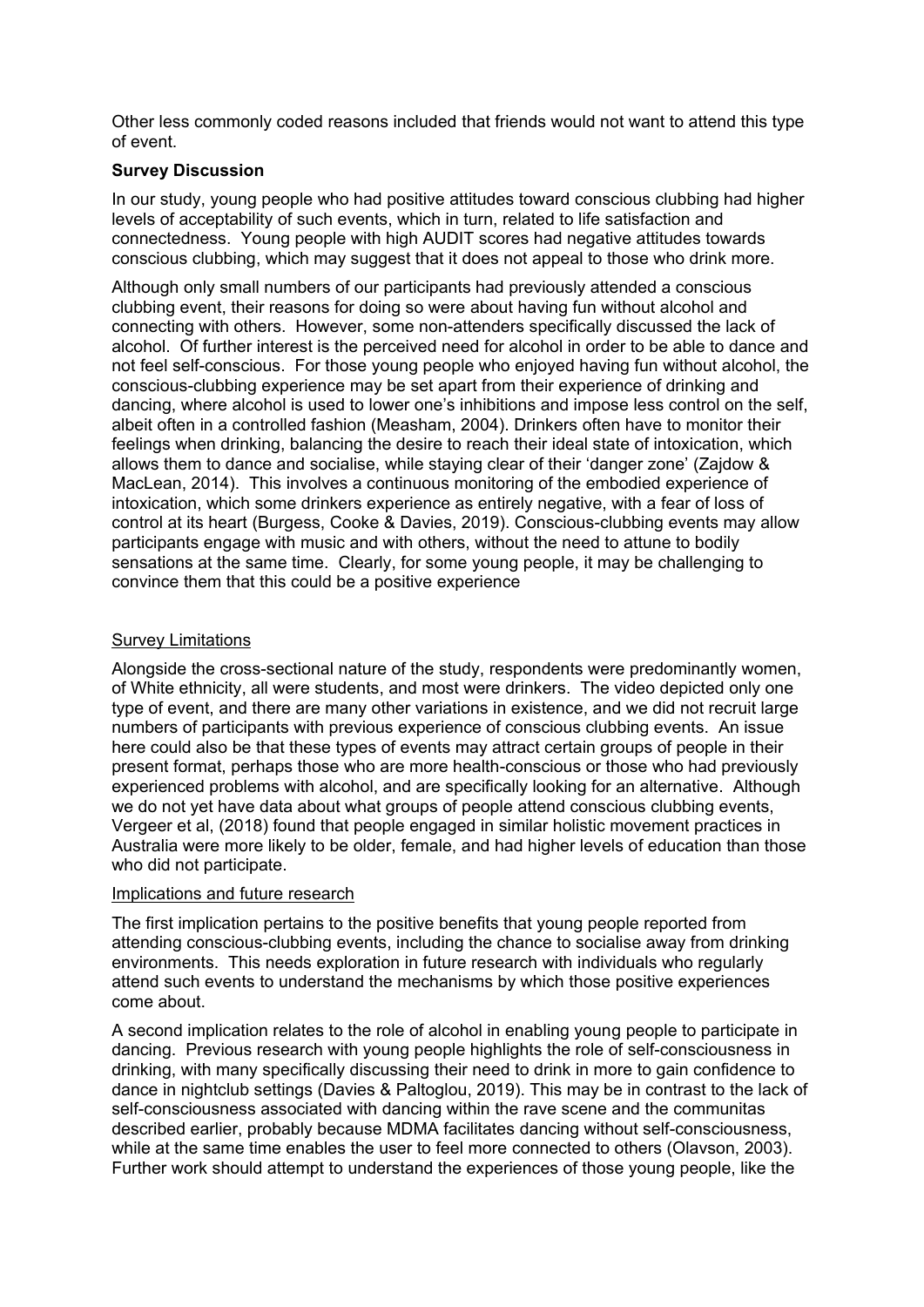participants in our study, who are able to feel this connectedness to others without alcohol or other drugs.

The drive for pleasure and bonding with others is a strong motivator and drinking alcohol provides a way to try to satisfy such motives: this often goes unacknowledged in alcohol research. Trying to influence young people to drink less alcohol may not be effective in cultures where alcohol is widely acceptable, as it may be difficult for young people to decide not to drink when everybody else around them is doing it. For example, UK students reported that not drinking had a negative impact on their ability to enjoy nights out and meet new people (National Union of Students, 2016). This chapter suggests an alternative way through this challenge: conscious clubbing uses a powerful natural motivator, the search for pleasure and bonding with other people through music and dancing. Focusing on individual behaviour change puts unnecessary pressure on the individual, however by changing the environment (materials), their expectations and norms (meanings) and their knowledge about drinking (competencies) young people may be guided to healthier behaviours.

Future research on conscious clubbing is justified when looking at the impacts of other dance-based interventions aimed at young people, for example, they have shown promising positive results on improving mood, wellbeing, and self-concept, and reducing anxiety and depression (Connolly et al., 2011; Lopez-Rodriguez et al., 2017). One avenue for future research could be to recruit heavy drinkers to participate in a conscious clubbing activity in place of one of their usual drinking occasions. It would be interesting to explore whether the process of socialising in a space without alcohol allows young people to see themselves as able to have fun without alcohol outside of that space. Seeing oneself as a non-drinker could theoretically impact on alcohol consumption, as previous research has demonstrated that identification with non-drinker prototypes is associated with reduced alcohol consumption (Davies, 2019).

## **Conclusions**

Conscious clubbing experiences within university settings have the potential to offer more than individual benefits to young people. Adding non-alcoholic social events to university environments offers an opportunity to disrupt the meanings, materials and practices associated with drinking for attendees. This disruption of socially shared meanings involving drinking might be an important way to change the prevalent cultures of heavy drinking at university, however, as our findings attest, it may be challenging to sell the idea of dancing without drinking to some young people.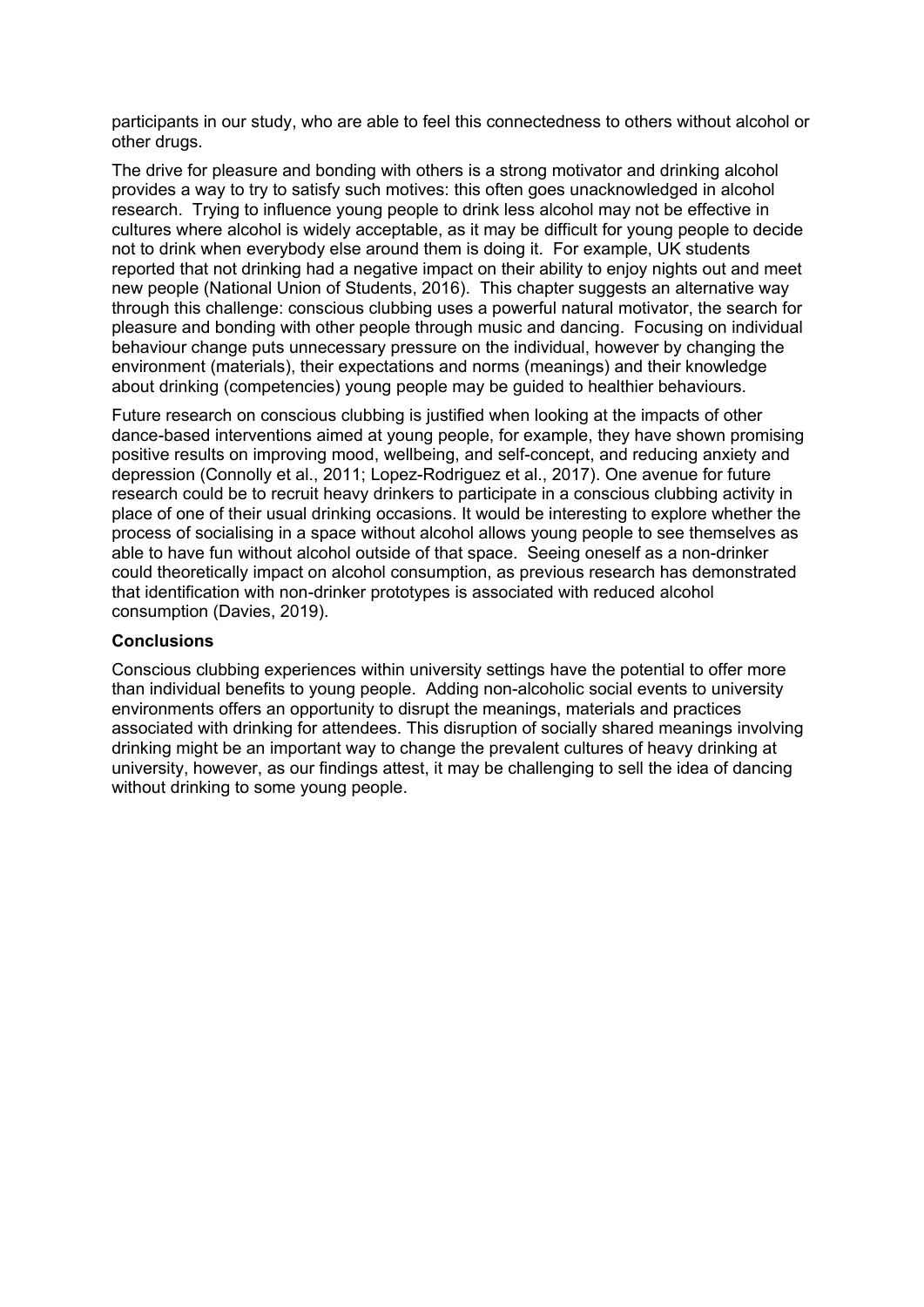### **References**

Babor, T., Higgins-Biddle, J. C., Saunders, J. B., & Monteiro, M. G. (2001). The Alcohol Use Disorders Identification Test, Guidelines for Use in Primary Care (2nd edition ed.). Geneva: World Health Organization.

Anderson, T. L. and Kavanaugh, P. R. (2007), A 'Rave' Review: Conceptual Interests and Analytical Shifts in Research on Rave Culture. Sociology Compass, 1: 499-519. doi:10.1111/j.1751-9020.2007.00034.x

Beck, G. and Lynch, G. (2009) ''We Are All One, We Are All Gods': Negotiating Spirituality in the Conscious Partying Movement', Journal of Contemporary Religion. Routledge, 24(3), pp. 339–355. doi: 10.1080/13537900903080444.

Blue, S., Shove, E., Carmona, C., & Kelly, M. P. (2016). Theories of practice and public health: understanding (un)healthy practices. Critical Public Health, 26(1), 36-50. doi: 10.1080/09581596.2014.980396

Burgess, M., Cooke, R., & Davies, E. L. (2019). My own personal hell: approaching and exceeding thresholds of too much alcohol. *Psychology & Health,* 1-19.

Christensen, J. F., Cela-Conde, C. J., & Gomila, A. (2017). Not all about sex: neural and biobehavioral functions of human dance. Ann N Y Acad Sci, 1400(1), 8-32. doi: 10.1111/nyas.13420

Connolly, M. K., Quin, E., & Redding, E. (2011). dance 4 your life: exploring the health and well-being implications of a contemporary dance intervention for female adolescents. Research in Dance Education, 12(1), 53-66. doi: 10.1080/14647893.2011.561306

Conroy, D., & de Visser, R. (2014). Being a non-drinking student: An interpretative phenomenological analysis. Psychology & Health, 29(5), 536-551. doi: 10.1080/08870446.2013.866673

Conroy, D., & de Visser, R. (2015). The importance of authenticity for student non-drinkers: An interpretative phenomenological analysis. Journal of Health Psychology, 20(11), 1483- 1493. doi:10.1177/1359105313514285

Davies, E. L. (2019). Similarity to prototypical heavy drinkers and non-drinkers predicts AUDIT-C and risky drinking in young adults: prospective study. Psychology & Health, 1- 19. doi: 10.1080/08870446.2018.1532510

Davies, E. L., & Paltoglou, A. E. (2019). Public self-consciousness, pre-loading and drinking harms among university students. Substance Use & Misuse. doi: DOI: 10.1080/10826084.2018.1536720

Davoren, M. P., Demant, J., Shiely, F., & Perry, I. J. (2016). Alcohol consumption among university students in Ireland and the United Kingdom from 2002 to 2014: a systematic review. BMC public health, 16(1), 173.

Diener, E., Emmons, R. A., Larsen, R. J., & Griffin, S. (1985). The Satisfaction With Life Scale. Journal of Personality Assessment, 49(1), 71-75. doi: 10.1207/s15327752jpa4901\_13

Ehrenreich, B. (2006). Dancing in the streets. New York: Metropolitan.

- Giddens, A. (1991). Modernity and Self-Identity: Self and Society in the Late Modern Age . Stanford, California: Stanford University Press.
- Goulding, C., Shankar, A., & Elliott, R. (2002). Working Weeks, Rave Weekends: Identity Fragmentation and the Emergence of New Communities. Consumption Markets & Culture, 5(4), 261-284. doi: 10.1080/1025386022000001406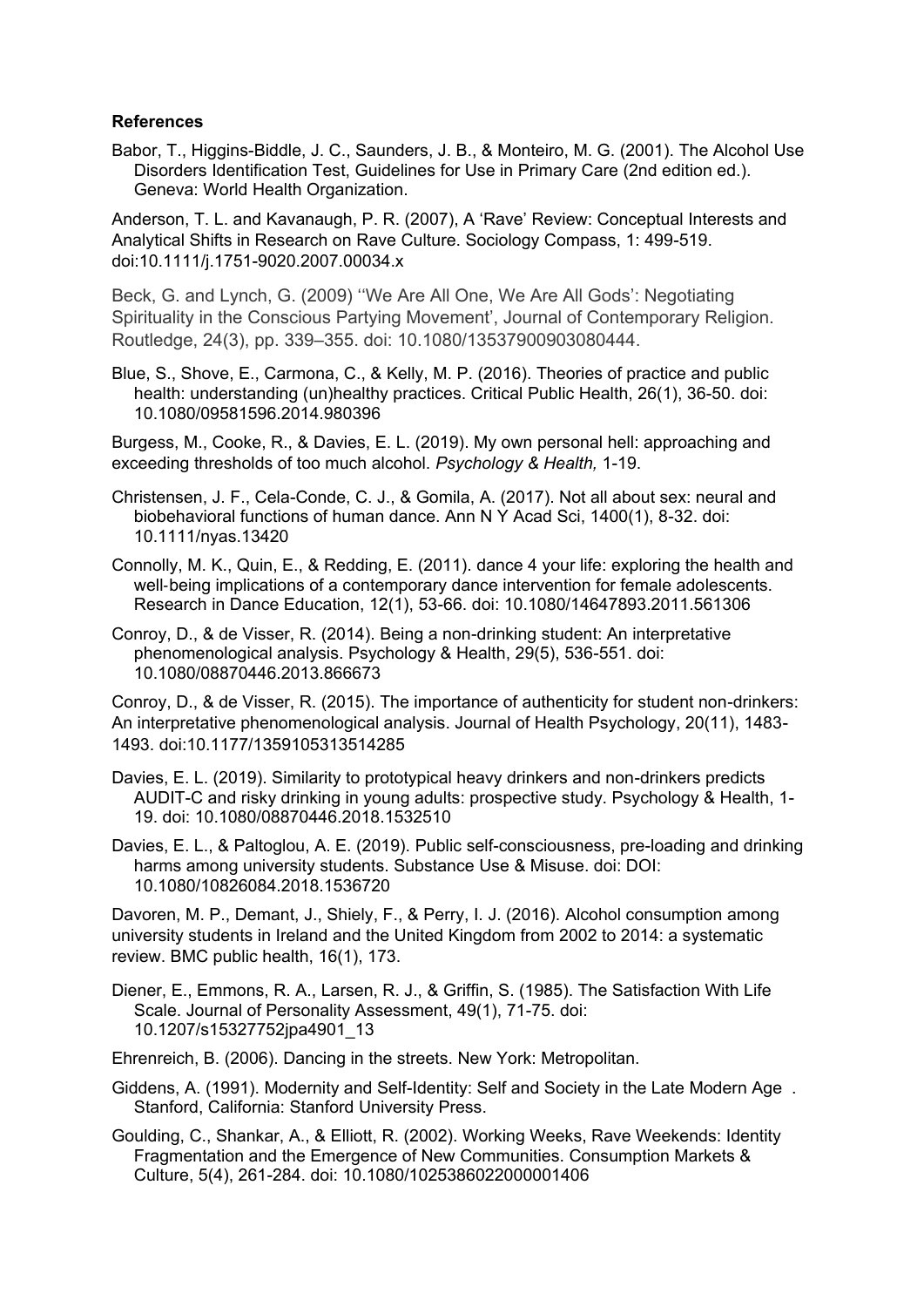Haidt, J., Patrick Seder, J., & Kesebir, S. (2008). Hive Psychology, Happiness, and Public Policy. The Journal of Legal Studies, 37(S2), S133-S156. doi: 10.1086/529447

- Hill, K. M., Foxcroft, D. R., & Pilling, M. (2018). "Everything is telling you to drink": understanding the functional significance of alcogenic environments for young adult drinkers. Addiction Research & Theory, 26(6), 457-464. doi: 10.1080/16066359.2017.1395022
- Hutton, F. (2012). Harm reduction, students and pleasure: An examination of student responses to a binge drinking campaign. International Journal of Drug Policy, 23(3), 229- 235. doi: 10.1016/j.drugpo.2011.10.001

Kavanaugh, P. R., & Anderson, T. L. (2008). Solidarity and drug use in the electronic dance music scene. The Sociological Quarterly, 49(1), 181-208.

Klee, H. (1998) 'The Love of Speed: An Analysis of the Enduring Attraction of Amphetamine Sulphate for British Youth', in R. Power (ed.), Journal of Drug Issues, Special Edition, Contemporary Issues Concerning Illicit Drug Use in the British Isles, 28 (1), pp. 33–55.

Kohn, M. (1997). The chemical generation and its ancestors: Dance crazes and drug panics across eight decades. INTERNATIONAL JOURNAL ON DRUG POLICY, 8, 137-142.

Layland, E. K., Calhoun, B. H., Russell, M. A., & Maggs, J. L. (2018). Is Alcohol and Other Substance Use Reduced When College Students Attend Alcohol-Free Programs? Evidence from a Measurement Burst Design Before and After Legal Drinking Age. Prev Sci. doi: 10.1007/s11121-018-0877-6

Lee, R. M., & Robbins, S. B. (1995). Measuring belongingness: The social connectedness and the social assurance scales. Journal of counseling psychology, 42(2), 232.

Lopez-Rodriguez, M. M., Baldrich-Rodriguez, I., Ruiz-Muelle, A., Cortes-Rodriguez, A. E., Lopezosa-Estepa, T., & Roman, P. (2017). Effects of Biodanza on Stress, Depression, and Sleep Quality in University Students. J Altern Complement Med, 23(7), 558-565. doi: 10.1089/acm.2016.0365

Measham, F. (2004). The decline of ecstasy, the rise of 'binge' drinking and the persistence of pleasure. Probation Journal, 51(4), 309–326. https://doi.org/10.1177/0264550504048220.

Measham, F. and Brain, K. (2005). "Binge" drinking, British alcohol policy and the new culture of intoxication. Crime, media and culture: an international journal, 1: 263–284.

National Union of Students. (2016). Students and Alcohol: Research into students' relationship with alcohol.

Ng Fat, L., Shelton, N., & Cable, N. (2018). Investigating the growing trend of nondrinking among young people; analysis of repeated cross-sectional survey of England 2005-2015. BMC Public Health, 18:1090.

- Norman, P. (2011). The theory of planned behavior and binge drinking among undergraduate students: assessing the impact of habit strength. Addict Behav, 36(5), 502-507. doi: 10.1016/j.addbeh.2011.01.025
- Petrescu, D. C., Hollands, G. J., Couturier, D.-L., Ng, Y.-L., & Marteau, T. M. (2016). Public Acceptability in the UK and USA of Nudging to Reduce Obesity: The Example of Reducing Sugar-Sweetened Beverages Consumption. Plos One, 11(6), e0155995. doi: 10.1371/journal.pone.0155995
- Piacentini, M. G., Chatzidakis, A., & Banister, E. N. (2012). Making sense of drinking: the role of techniques of neutralisation and counter-neutralisation in negotiating alcohol consumption. Sociol Health Illn, 34(6), 841-857. doi: 10.1111/j.1467-9566.2011.01432.x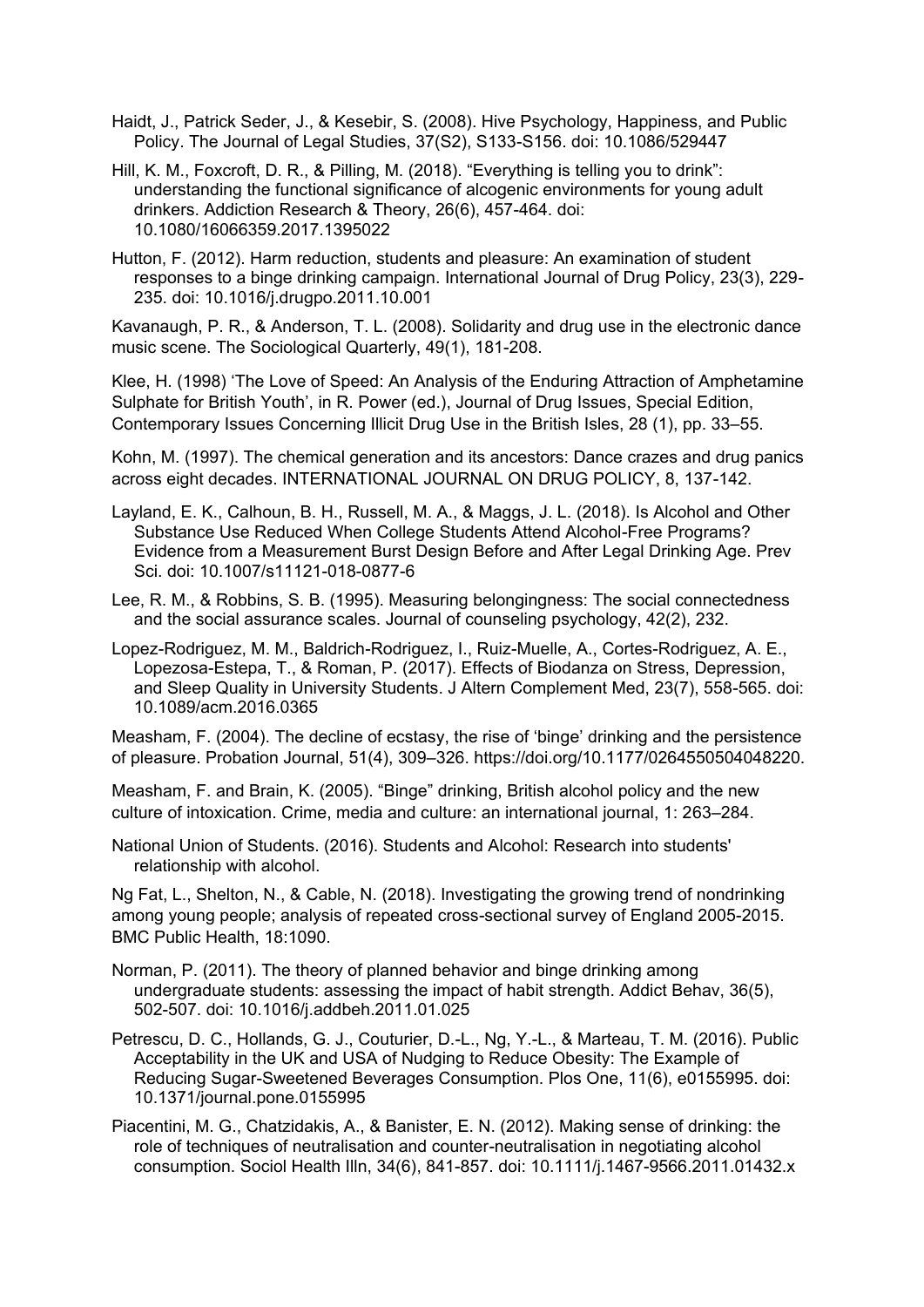Qureshi, A. W., Monk, R. L., & Li, X. (2015). Development Of Context-Aware Measures Of Alcohol-Related Impulsivity. London: Alcohol Research UK.

Reynolds, S. (2013). Energy flash: A journey through rave music and dance culture. Faber & Faber.

- Salamone, F. A. (2004). Encyclopedia of Religious Rites, Rituals and Festival . . New York: Routledge.
- Solberg, R. T., & Jensenius, A. R. (2016). Pleasurable and Intersubjectively Embodied Experiences of Electronic Dance Music. Empirical Musicology Review, 11, 301-318. doi:10.18061/emr.v11i3-4.5023

St John, G. (2006). Electronic dance music culture and religion: An overview. Culture and Religion, 7(1), 1-25.

- Supski, S., Lindsay, J., & Tanner, C. (2017). University students' drinking as a social practice and the challenge for public health. Critical Public Health, 27(2), 228-237. doi:10.1080/09581596.2016.1190001
- Treadwell, D. (2013). Content analysis: Understanding Text and Image in Numbers Introducing Communication Research: Paths of Inquiry (2nd ed.). California, USA: SAGE Publications.
- Turner, V. (1969). The ritual process: Structure and anti-structure. New York: Aldine De Gruyter.

Vergeer, I., Bennie, J. A., Charity, M. J., van Uffelen, J. G. Z., Harvey, J. T., Biddle, S. J. H., & Eime, R. M. (2018). Participant characteristics of users of holistic movement practices in Australia. Complementary Therapies in Clinical Practice, 31, 181-187.

Zhou, J., Heim, D., & O'Brien, K. (2015). Alcohol Consumption, Athlete Identity, and Happiness Among Student Sportspeople as a Function of Sport-Type. Alcohol and Alcoholism, 50(5), 617-623. doi:10.1093/alcalc/agv030 doi:10.1016/j.ctcp.2018.02.011

Zajdow, G., & MacLean, S. (2014). "I Just Drink for That Tipsy Stage": Young Adults and Embodied Management of Alcohol Use. Contemporary Drug Problems, 41(4), 522-535.